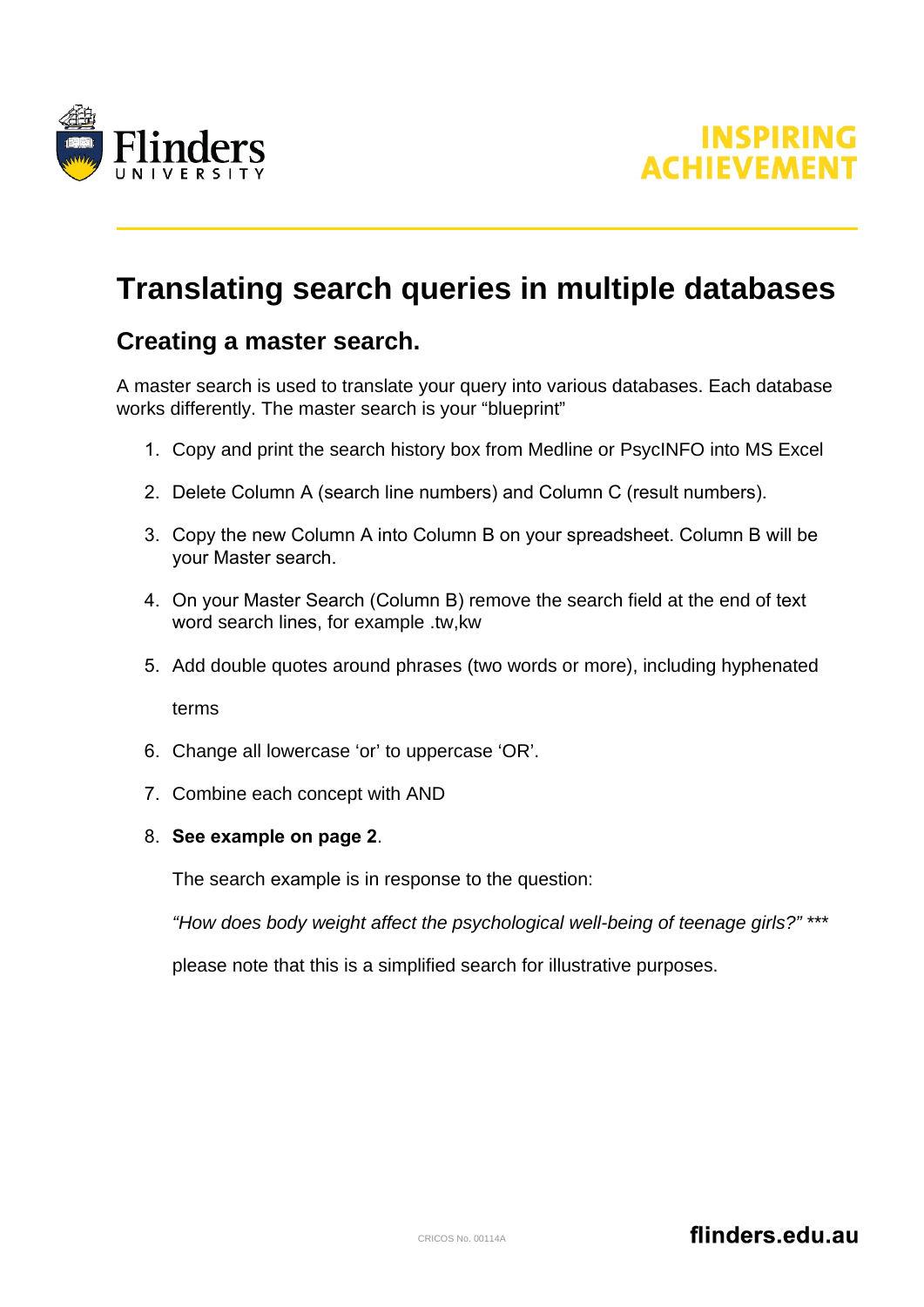| #              | <b>Medline</b>                                                                                                                         | <b>Master Search</b>                                                                                                               |
|----------------|----------------------------------------------------------------------------------------------------------------------------------------|------------------------------------------------------------------------------------------------------------------------------------|
|                |                                                                                                                                        |                                                                                                                                    |
| $\mathbf{1}$   | body weight changes/ or weight gain/ or weight loss/ or<br>overweight/ or obesity/ or thinness/ or body mass<br>index/                 | body weight changes/ or weight<br>gain/ or weight loss/ or overweight/<br>or obesity/ or thinness/ or body<br>mass index/          |
| $\overline{2}$ | ("Weight gain" or "Weight loss" or "Weight status" or<br>Obesity or BMI or "Body Mass Index" or "Body weight"<br>or Overweight).tw,kf. | ("Weight gain" OR "Weight loss" OR<br>"Weight status" OR Obesity OR BMI<br>OR "Body Mass Index" OR "Body<br>weight" OR Overweight) |
| 3              | or/1-2                                                                                                                                 | 1 OR 2                                                                                                                             |
| 4              | self concept/ or body image/ or self efficacy/ or Self-<br>Assessment/                                                                 | self concept/ or body image/ or self<br>efficacy/ or Self-Assessment/<br>(Self adj2 (status OR concept OR                          |
| 5              | (Self adj2 (status or concept or perception or esteem or<br>acceptance or efficacy)).tw,kf.                                            | perception OR esteem OR<br>acceptance OR efficacy))                                                                                |
| 6              | or/4-5                                                                                                                                 | 4 OR 5                                                                                                                             |
| $\overline{7}$ | Adolescent/                                                                                                                            | Adolescent/                                                                                                                        |
| 8              | (adolescen* or youth* or teenage*).tw,kf.                                                                                              | (adolescen* OR youth* OR<br>teenage*)                                                                                              |
| 9              | or/7-8                                                                                                                                 | 7 OR 8                                                                                                                             |
| 10             | Female/                                                                                                                                | Female/                                                                                                                            |
| 11             | (girl* or female*).tw,kf.                                                                                                              | (girl* OR female*)                                                                                                                 |
| 12             | $or/10-11$                                                                                                                             | 10 OR 11                                                                                                                           |
| 13             | 3 and 6 and 9 and 12                                                                                                                   | 3 AND 6 AND 9 AND 12                                                                                                               |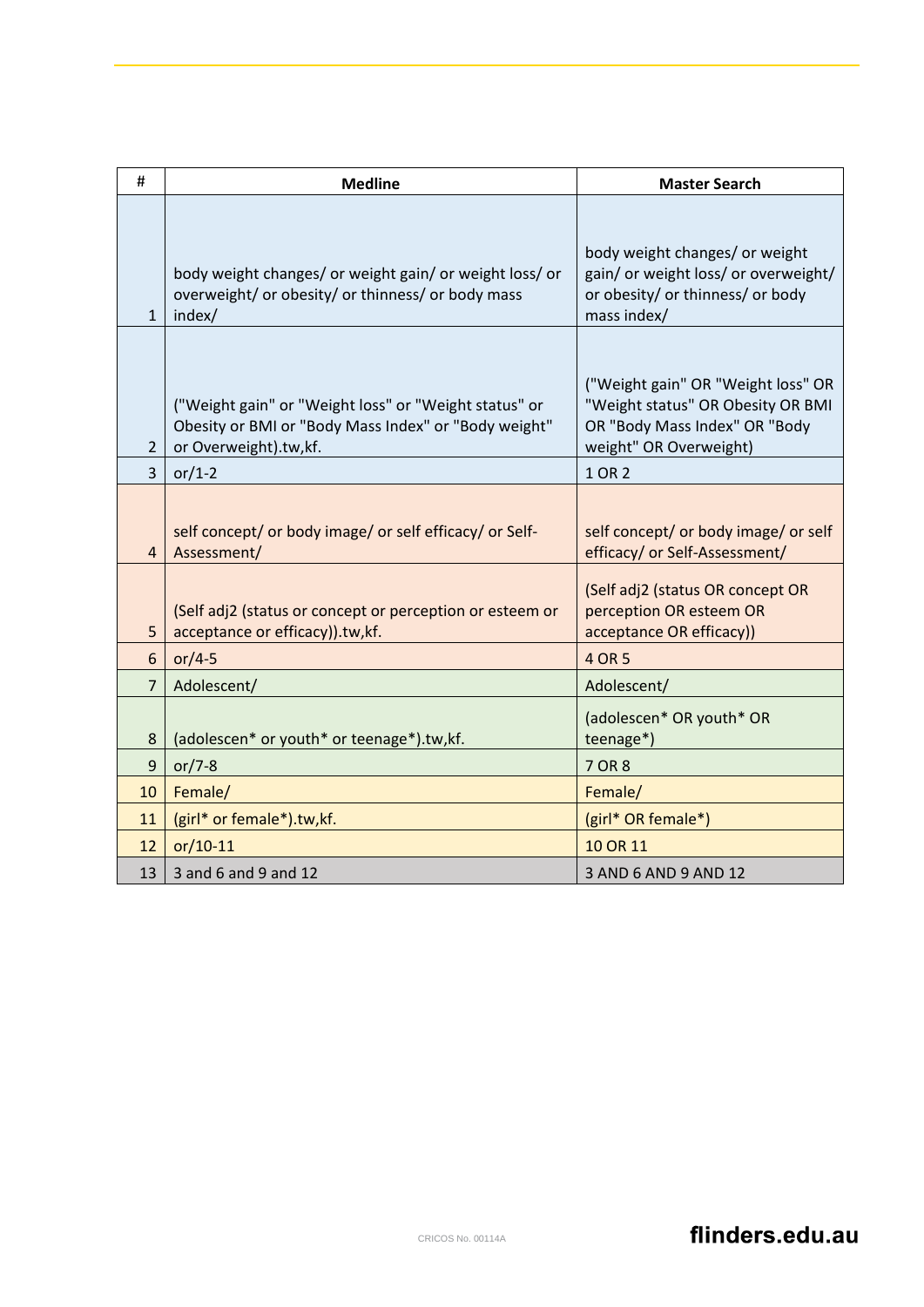# **Textword Databases**

## **Scopus**

#### **Copy your master search into a new column/section named Scopus in Excel/word.**

1.Change adjacency (adjx) to W/x (reducing the adjacency by 1 e.g. adj3 becomes W/2)

2.Change ? wildcards to \*

| ٠                      |  |
|------------------------|--|
| I<br>×<br>٠<br>۰.<br>w |  |

| #              | <b>Master Search</b>                    | <b>Scopus</b>                              |
|----------------|-----------------------------------------|--------------------------------------------|
|                |                                         |                                            |
|                |                                         |                                            |
|                | body weight changes/ or weight gain/ or |                                            |
|                | weight loss/ or overweight/ or obesity/ |                                            |
| $\mathbf{1}$   | or thinness/ or body mass index/        | <b>NA</b>                                  |
|                |                                         |                                            |
|                | ("Weight gain" OR "Weight loss" OR      |                                            |
|                | "Weight status" OR Obesity OR BMI OR    | ("Weight gain" OR "Weight loss" OR "Weight |
|                | "Body Mass Index" OR "Body weight" OR   | status" OR Obesity OR BMI OR "Body Mass    |
| 2              | Overweight)                             | Index" OR "Body weight" OR Overweight)     |
| $\overline{3}$ | 1 OR 2                                  | <b>NA</b>                                  |
|                |                                         |                                            |
|                | self concept/ or body image/ or self    |                                            |
| $\overline{4}$ | efficacy/ or Self-Assessment/           | <b>NA</b>                                  |
|                | (Self adj2 (status OR concept OR        |                                            |
|                | perception OR esteem OR acceptance      | (Self W/1 (status OR concept OR perception |
| 5              | OR efficacy))                           | OR esteem OR acceptance OR efficacy))      |
| 6              | 4 OR 5                                  | <b>NA</b>                                  |
| $\overline{7}$ | Adolescent/                             | <b>NA</b>                                  |
|                |                                         |                                            |
| 8              | (adolescen* OR youth* OR teenage*)      | (adolescen* OR youth* OR teenage*)         |
| 9              | 7 OR 8                                  | <b>NA</b>                                  |
| 10             | Female/                                 | <b>NA</b>                                  |
| 11             | (girl* OR female*)                      | (girl* OR female*)                         |
| 12             | 10 OR 11                                | <b>NA</b>                                  |
| 13             | 3 AND 6 AND 9 AND 12                    |                                            |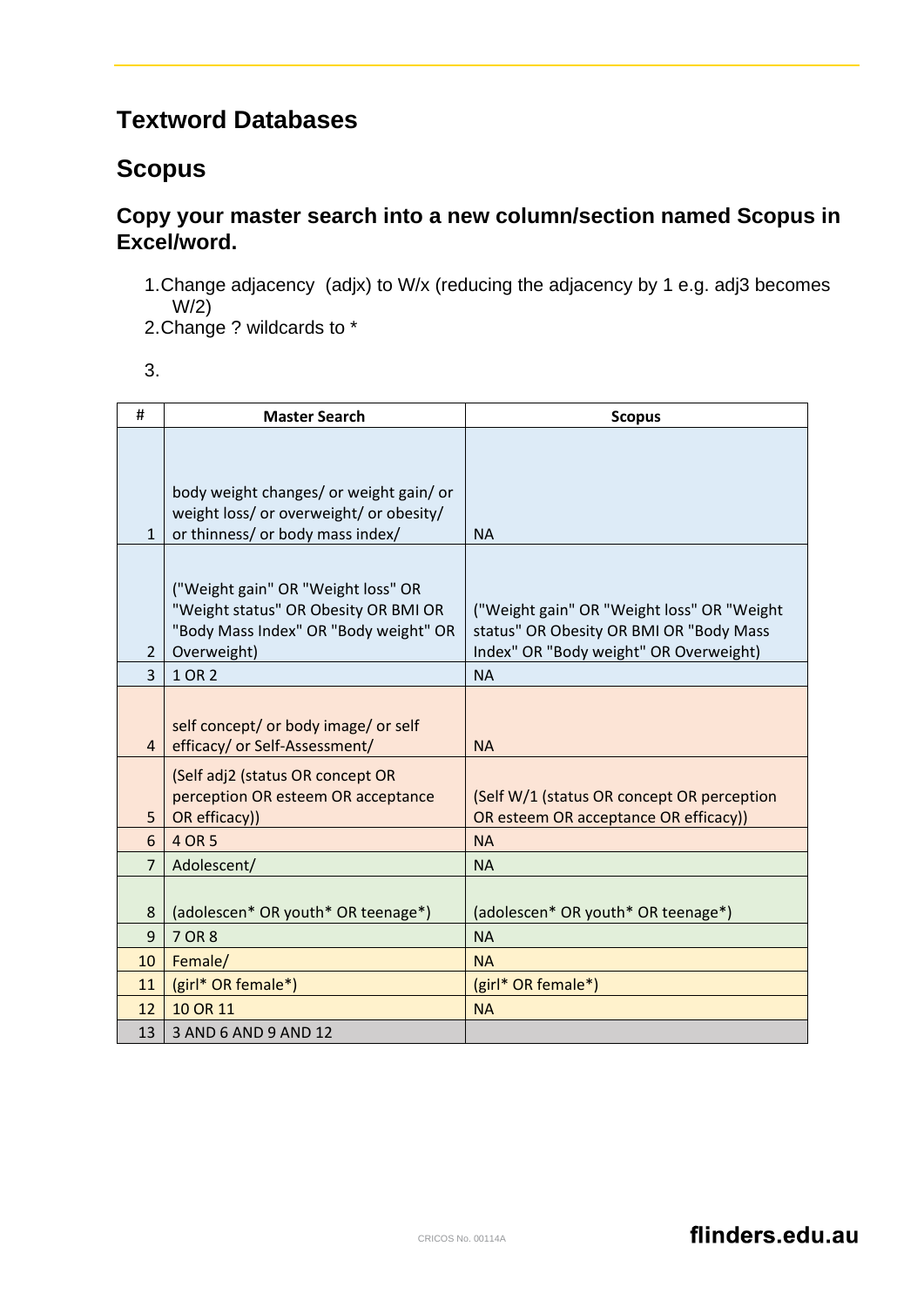4.Put each concept search string on a separate line combining each with AND using

drop down menu at left hand side.

| 顟 | <b>Scopus</b> |                                                                                    |                                   | Search |
|---|---------------|------------------------------------------------------------------------------------|-----------------------------------|--------|
|   |               | Document search                                                                    |                                   |        |
|   |               |                                                                                    |                                   |        |
|   |               | Authors<br>Affiliations<br>Advanced<br>$\circ$<br><b>Documents</b><br>(            |                                   |        |
|   |               | Search<br>) besity OR BMI OR "Body Mass Index" OR "Body weight" OR Overweight) X   | Article title, Abstract, Keywords | $+$    |
|   |               | E.g., "Cognitive architectures" AND robots<br>$\checkmark$<br><b>AND</b>           |                                   |        |
|   |               | Search<br>(status OR concept OR perception OR esteem OR acceptance OR efficacy)) X | Article title, Abstract, Keywords |        |
|   |               | $\checkmark$<br><b>AND</b>                                                         |                                   |        |
|   |               | Search<br>$\times$<br>(adolescen* OR youth* OR teenage*)                           | Article title, Abstract, Keywords | +      |
|   |               | ×<br><b>AND</b>                                                                    |                                   |        |
|   |               | Search<br>$\times$<br>(girl* OR female*)                                           | Article title, Abstract, Keywords |        |
|   |               | $\sum$ Limit                                                                       |                                   |        |
|   |               |                                                                                    | Reset form Search Q               |        |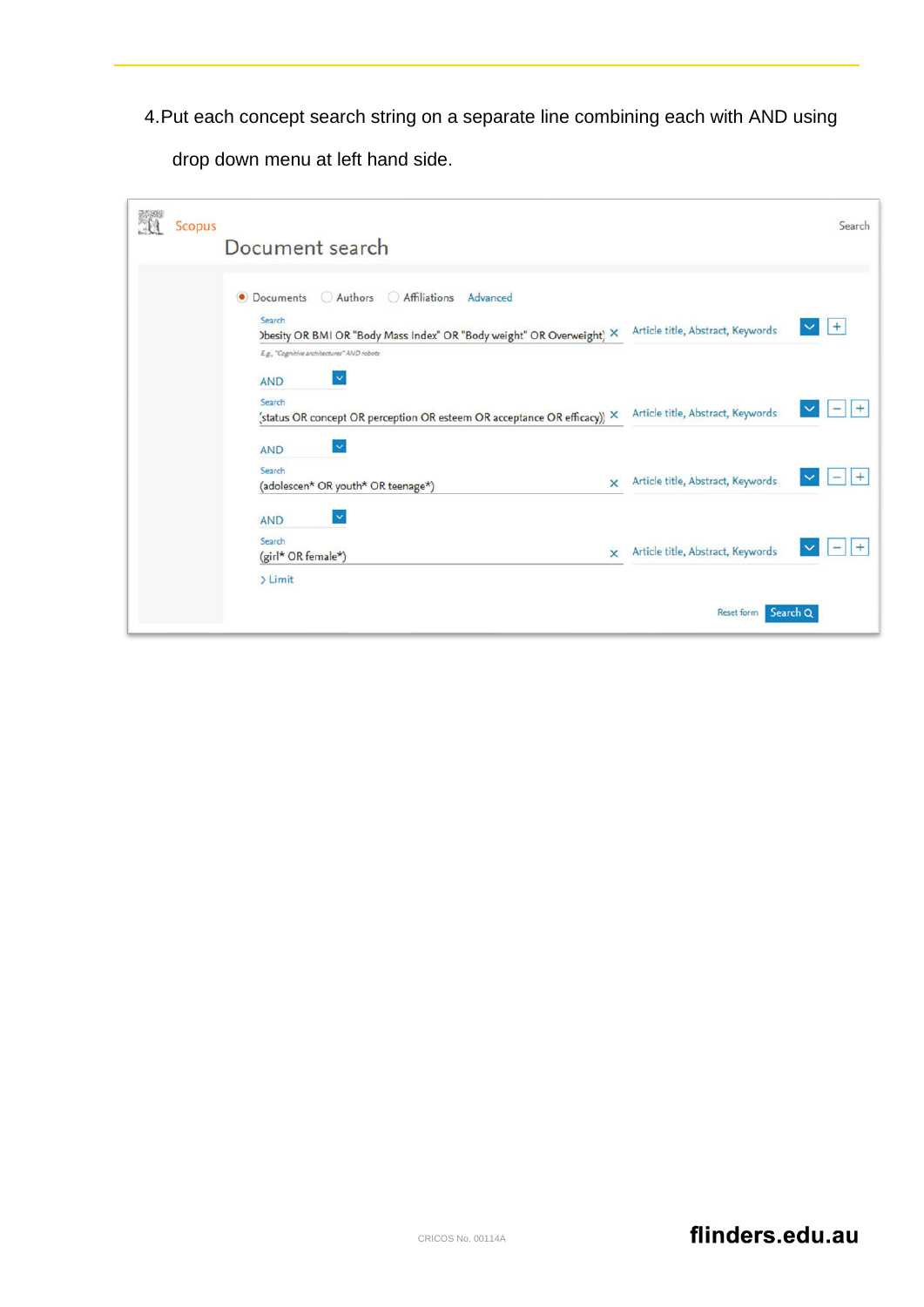### **Web of Science**

- 1.Change adjacency (adjx) to NEAR/x
- 2.Change wildcard ? to \$
- 3.Select the appropriate field code from the right hand side of the line entry eg Topic
- 4.Put each concept search string on a separate line create more lines by clicking "add row".
- 5. Combining each line with AND using drop down menu on the left of each row.

|                          |                                                                                                 | Tools $\bullet$         | <b>Searches and alerts</b> |
|--------------------------|-------------------------------------------------------------------------------------------------|-------------------------|----------------------------|
|                          | We're building the new Web of Science.                                                          |                         |                            |
| Select a database        | <b>Web of Science Core Collection</b><br>$\overline{\mathbf{v}}$                                |                         |                            |
| <b>Basic Search</b>      | <b>Author Search</b> <sup>BETA</sup><br><b>Cited Reference Search</b><br><b>Advanced Search</b> | <b>Structure Search</b> |                            |
|                          | " OR Obesity OR BMI OR "Body Mass Index" OR "Body weight" OR Overweight)                        | <b>Topic</b>            | ▼                          |
| And $\blacktriangledown$ | (Self NEAR/1 (status OR concept OR perception OR esteem OR act 3)                               | <b>Topic</b>            | ▼                          |
| And $\blacktriangledown$ | $\bullet$<br>(adolescen* OR youth* OR teenage*)                                                 | <b>Topic</b>            | $\mathbf{v}$               |
| And $\blacktriangledown$ | (girl* OR female*)<br>O                                                                         | <b>Topic</b>            | <b>Search</b><br>▼         |
|                          |                                                                                                 | + Add row               | <b>Reset</b>               |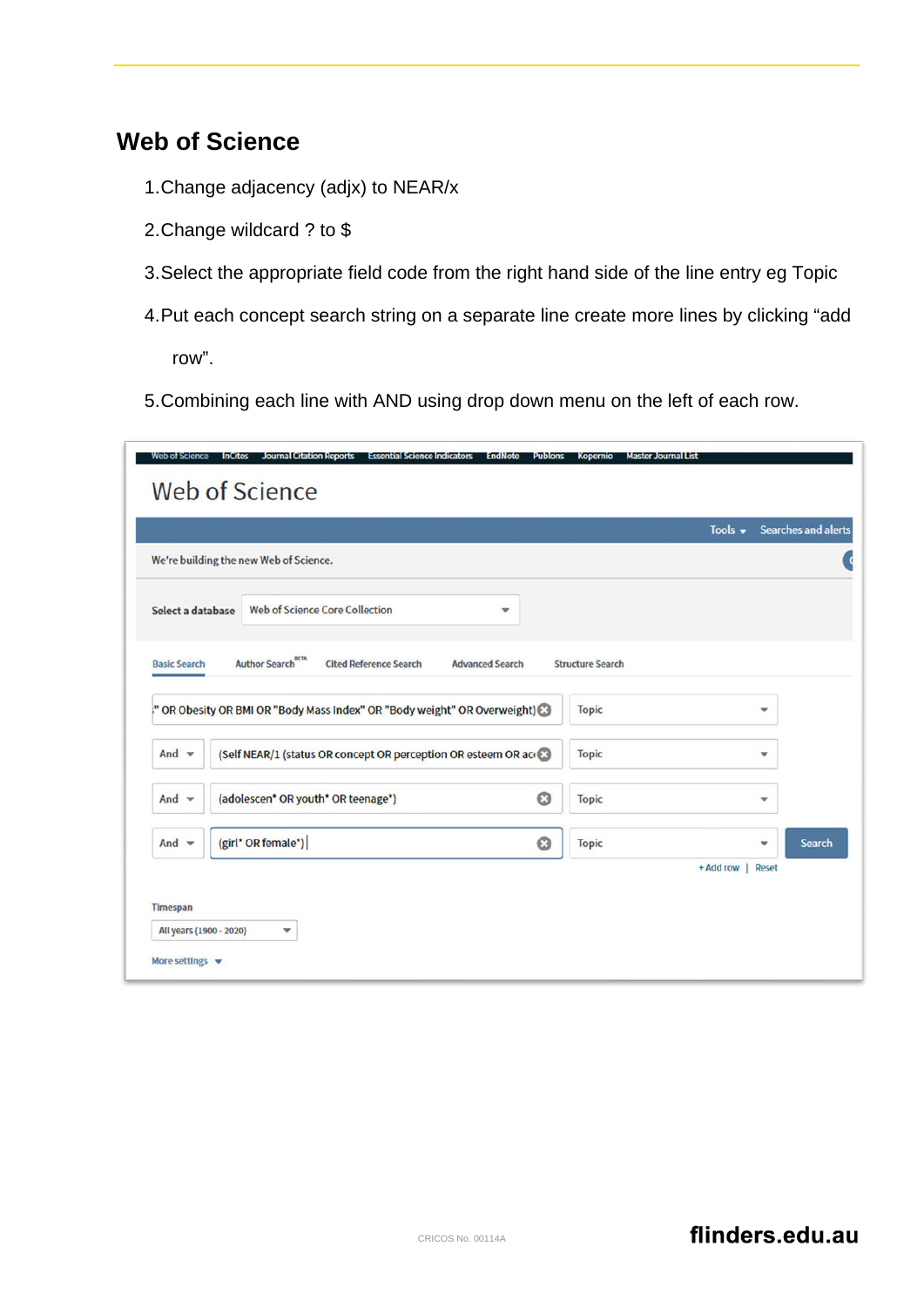### **ProQuest**

- 1.Change adjacency (adjx) to NEAR/x
- 2.Change wildcard ? to \$
- 3.Replace \$ with \* unless \$ indicates single character end truncation. In this case, spell out truncation.
- 4.Go to Advanced Search
- 5.Paste each concept textword search string on a separate line
- 6.Select the appropriate field code from the right hand side of the line entry eg NOFT

Note: In ProQuest NOFT is the closest to Tile/abstract/keywords

- 7.Combine concept lines with AND located between the search lines
- 8.Click on Search to view results

| <b>ProQuest</b>                                            | <b>Access provided by</b><br>FLINDERS UNIVERSITY OF SOUTH AUSTRALIA                                        |    |                                  | $\mathfrak{a}$        |
|------------------------------------------------------------|------------------------------------------------------------------------------------------------------------|----|----------------------------------|-----------------------|
| <b>Advanced Search Publications</b><br><b>Basic Search</b> | <b>Browse</b><br>Databases (18)                                                                            |    |                                  |                       |
| <b>Advanced Search</b>                                     | <b>Command Line</b><br><b>Field codes</b><br>Thesaurus<br><b>Search tips</b>                               |    |                                  |                       |
| OR Overweight)                                             | ("Weight gain" OR "Weight loss" OR "Weight status" OR Obesity OR BMI OR "Body Mass Index" OR "Body weight" | in | Anywhere except full text - NOFT | $\sim$                |
| <b>AND</b>                                                 | (Self NEAR/1 (status OR concept OR perception OR esteem OR acceptance OR efficacy))                        | in | Anywhere except full text - NOFT | $\check{\phantom{a}}$ |
| <b>AND</b>                                                 | (adolescen* OR youth* OR teenage*)                                                                         | in | Anywhere except full text - NOFT | $\check{~}$           |
| <b>AND</b>                                                 | (girl* OR female*)                                                                                         | in | Anywhere except full text - NOFT |                       |
| Add a row                                                  | <b>A</b> Remove a row                                                                                      |    |                                  |                       |
| Limit to: $\square$ Full text                              | $\Box$ Peer reviewed $\bigcirc$                                                                            |    |                                  |                       |
| <b>Publication date:</b>                                   | All dates                                                                                                  |    |                                  |                       |
|                                                            |                                                                                                            |    | <b>Search</b>                    | Clea                  |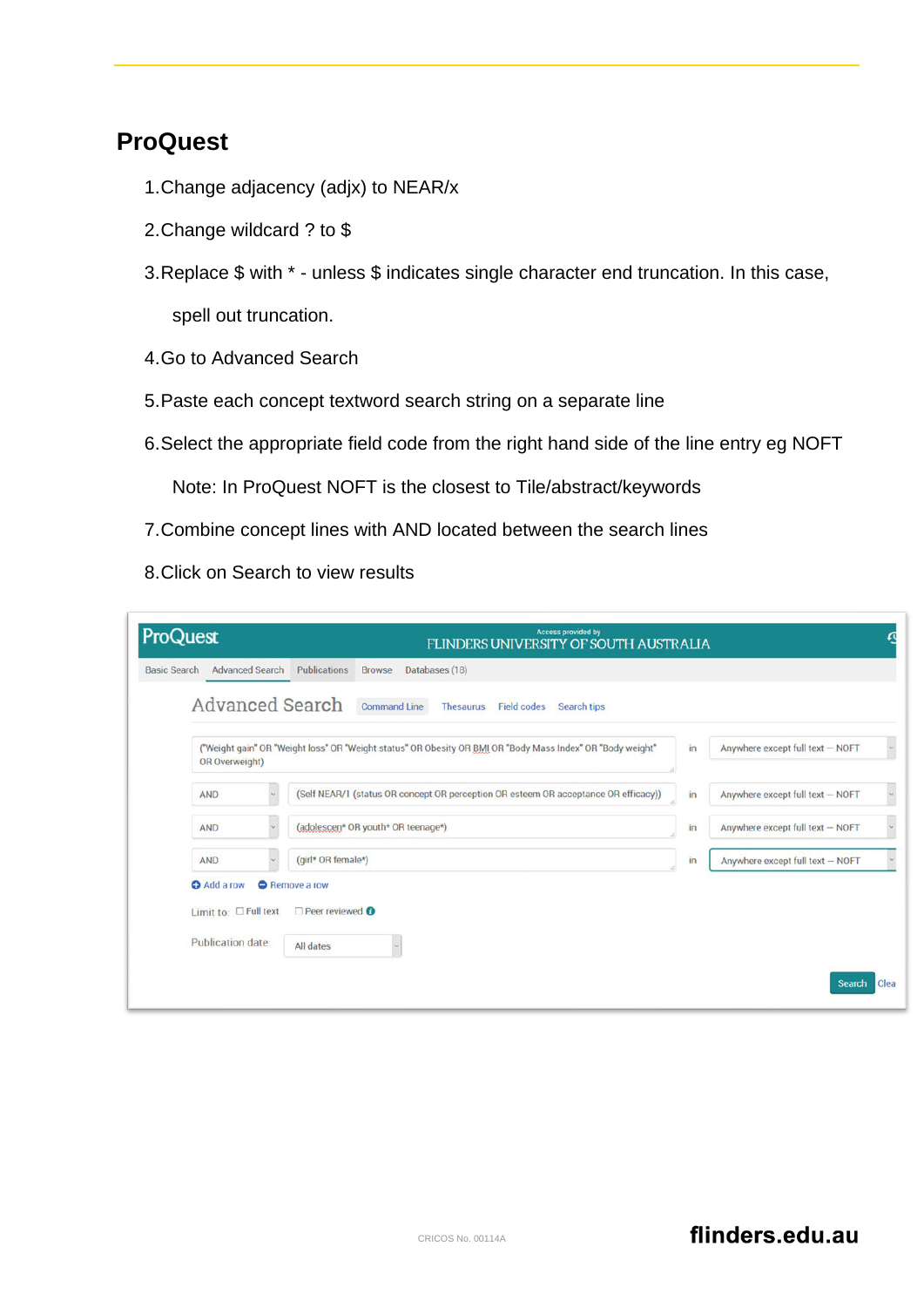## **Subject Heading Databases**

# **CINAHL**

- 1.Find and search on subject headings for the first concept. CINAHL, like Medline, maps to the closest subject heading.
- 2.Enter the first concept textword search string in both the first and second search lines
- 3.Choose TI Title from the drop down menu at right ("Select a Field") for the first line, and AB Abstract for the second

4.Change Boolean operator to OR (drop down box) and run the search

| <b>New Search</b><br><b>Publications</b><br>Library at      | <b>CINAHL Subject Headings</b><br><b>Cited References</b><br>Searching: CINAHL Choose Databases                               | <b>Indexes</b>              |                                                                               |
|-------------------------------------------------------------|-------------------------------------------------------------------------------------------------------------------------------|-----------------------------|-------------------------------------------------------------------------------|
|                                                             | ☑ Suggest Subject Terms<br>BMI OR "Body Mass Index" OR "Body weight" OR Overweight)                                           | TI Title -                  | Search                                                                        |
|                                                             | 3ody Mass Index" OR "Body weight" OR Overweight)<br>$OR -$                                                                    | AB Abstract -               | Clear <sup>?</sup>                                                            |
|                                                             | $AND -$                                                                                                                       | Select a Field (optional) - | $\bigoplus$                                                                   |
| <b>Search History/Alerts</b><br><b>Print Search History</b> | Basic Search Advanced Search Search History -<br><b>Retrieve Searches</b><br>Save Searches / Alerts<br><b>Retrieve Alerts</b> |                             |                                                                               |
| $\Box$ Select / deselect all                                | <b>Search with OR</b><br><b>Delete Searches</b><br><b>Search with AND</b>                                                     | Subject                     |                                                                               |
| Search<br>ID#                                               | <b>Search Terms</b>                                                                                                           | headings<br><b>Dptions</b>  |                                                                               |
| ⊓<br>S <sub>1</sub>                                         | (MH "Body Weight") OR (MH "Body Weight Changes") OR (MH "Body Mass Index")                                                    |                             | <b>Expanders</b> - Apply equivalent subjects<br>Search modes - Boolean/Phrase |

5.Combine the subject heading search set with the textword search set using OR